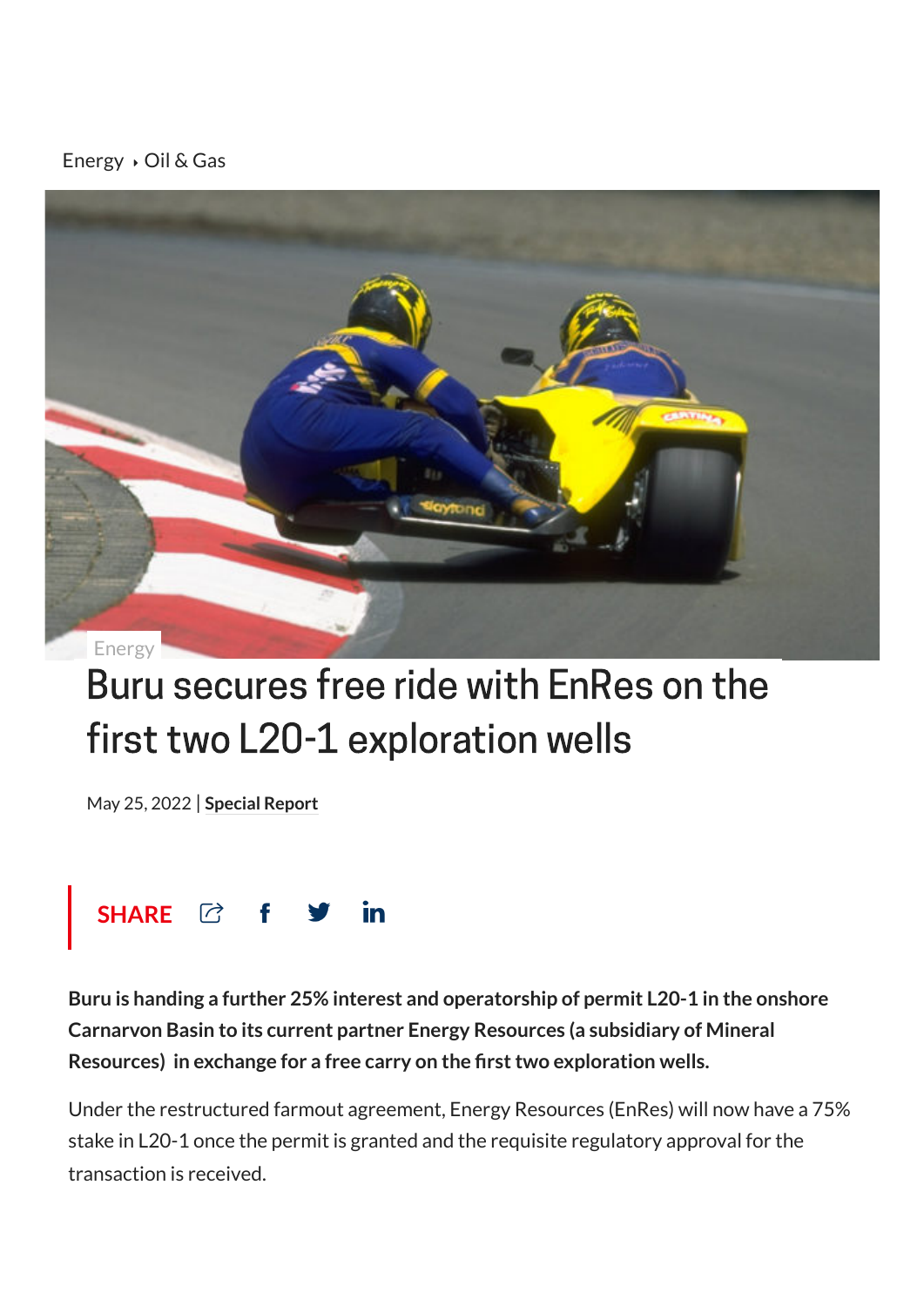In return, **Buru Energy [\(ASX:BRU\)](https://stockhead.com.au/company/buru-energy-bru/)** gets to enjoy the benefits of its partner paying for the two wells, which are expected to be drilled in 2023, along with other agreed exploration and overhead costs.

EnRes has also agreed to match the funding contribution under the recently announced Commonwealth Grant of up to \$7m that was offered to Buru for a three-year carbon capture and storage feasibility study in the onshore Carnarvon Basin.

In return for this additional financial carry, the two companies have also agreed to enter into a joint venture for the CCS project that will align with the L20-1 JV, granting EnRes 75% as operator with Buru holding the remaining 25%.

"The farmout transaction will allow EnRes to bring the expertise of its highly successful Perth Basin operating team to the L20-1 area and allow Buru to focus on its very exciting Rafael gas condensate discovery in the Canning Basin and on its energy transition businesses," Buru executive chairman Eric Streitberg says.

"The CCS activity will reflect the underlying permit equities with Buru and EnRes working together closely and applying and expanding their respective technical and commercial inhouse expertise in the CCS Feasibility Study with the support of the Commonwealth Grant.

"The CCS program will also assist Buru to more fully develop its technical and commercial expertise for its Canning Basin gas commercialisation activity, where CCS has the potential to be a significant project enabler by decarbonising its planned gas developments."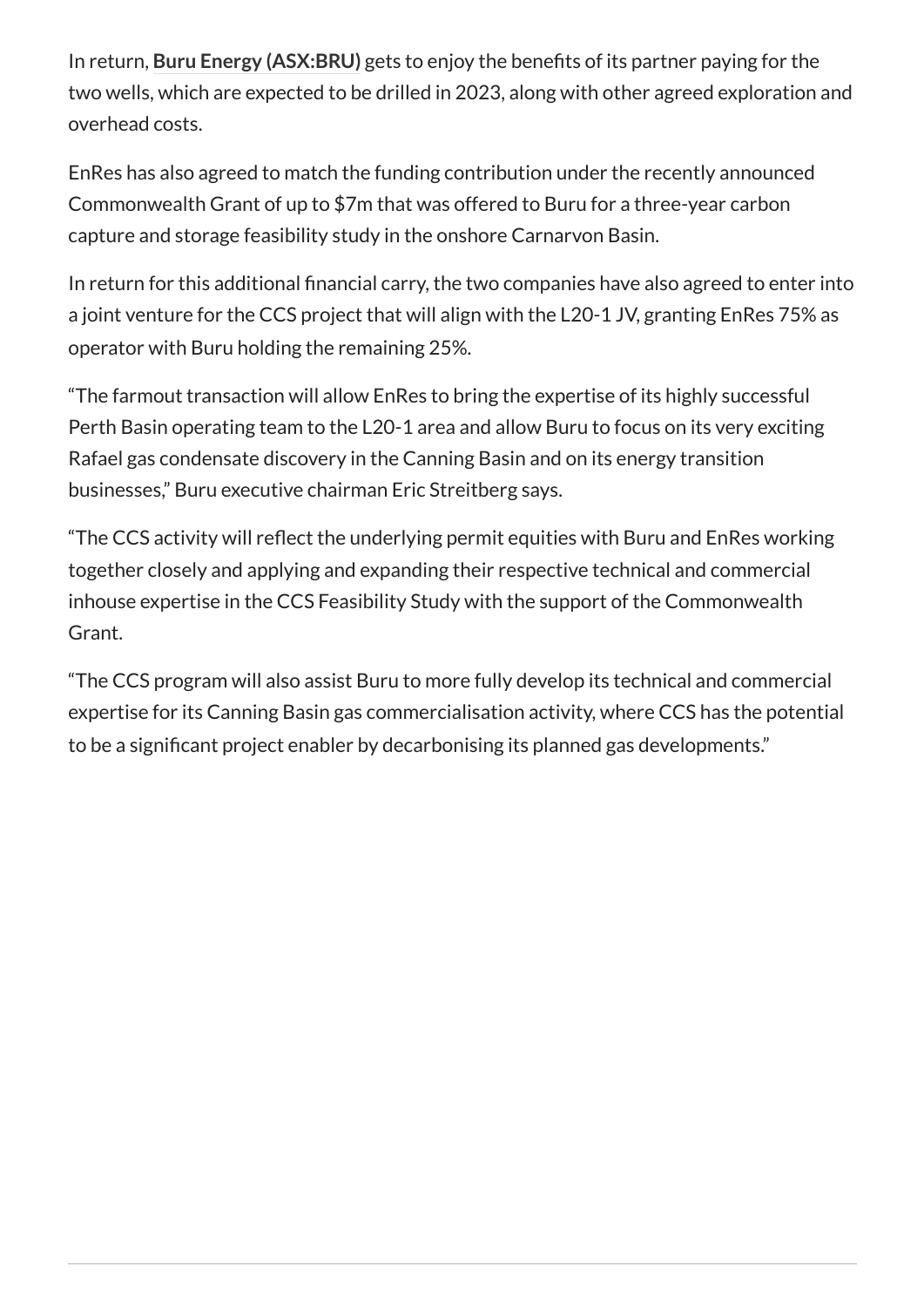

L20-1 location. Pic: Supplied

## L20-1 application

The joint venture had applied for block L20-1 under the Western Australian state government's 2020 onshore petroleum acreage release.

It covers the onshore portion of the Peedamullah Shelf, a geological unit bordering the main oil and gas productive area of the Carnarvon Basin, and is located in close proximity to the Tubridgi gas storage field, the Wheatstone LNG gas processing plant and associated pipeline infrastructure and the gas pipelines from Varanus Island that cross the north of the block.

The block was granted in March 2021 and the JV recently concluded negotiations with the Thalanyji People who are the native title holders over parts of the application area that resulted in the recent execution of a heritage protection agreement.

Buru now expects the permit to be granted shortly with both companies holding an initial 50% before the JV agreement kicks in.

The two planned wells will target highly prospective Palaeozoic aged structures similar to Buru's discoveries in the Canning Basin including the Rafael 1 conventional wet gas discovery that flowed high-quality gas at rates of about 7 million standard cubic feet per day during testing.

## CCS Feasibility